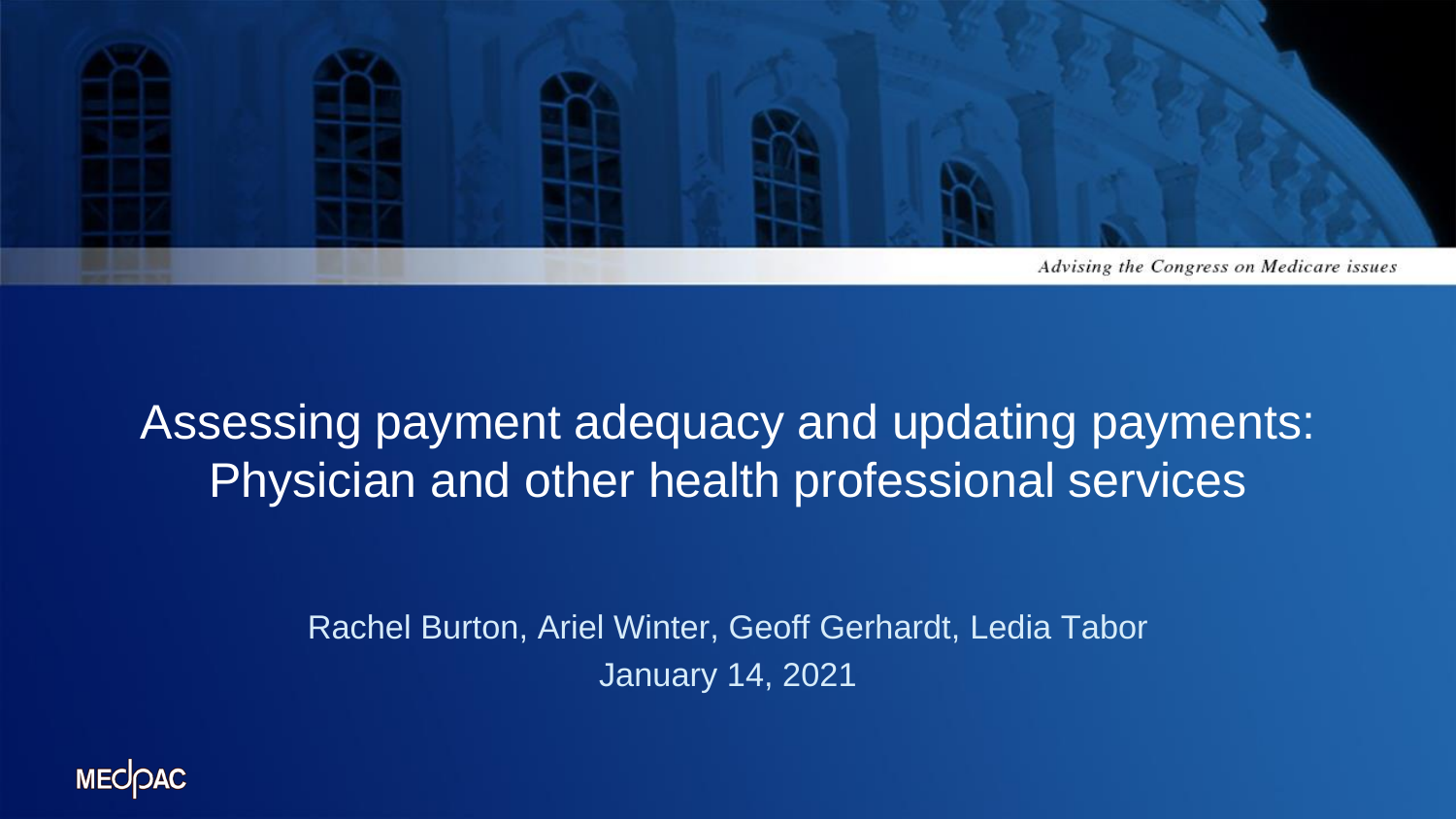### Background: The Medicare Physician Fee Schedule

- Includes billing codes for 8,000 clinician services delivered in a variety of settings (e.g., doctors' offices, hospitals)
- In 2019, Medicare paid \$73.5 billion to 1.3 million clinicians
- Current law: No update to base payment rates in 2022, but
	- +/- performance-based adjustment for clinicians in MIPS
	- 5% bonus for clinicians in advanced alternative payment models

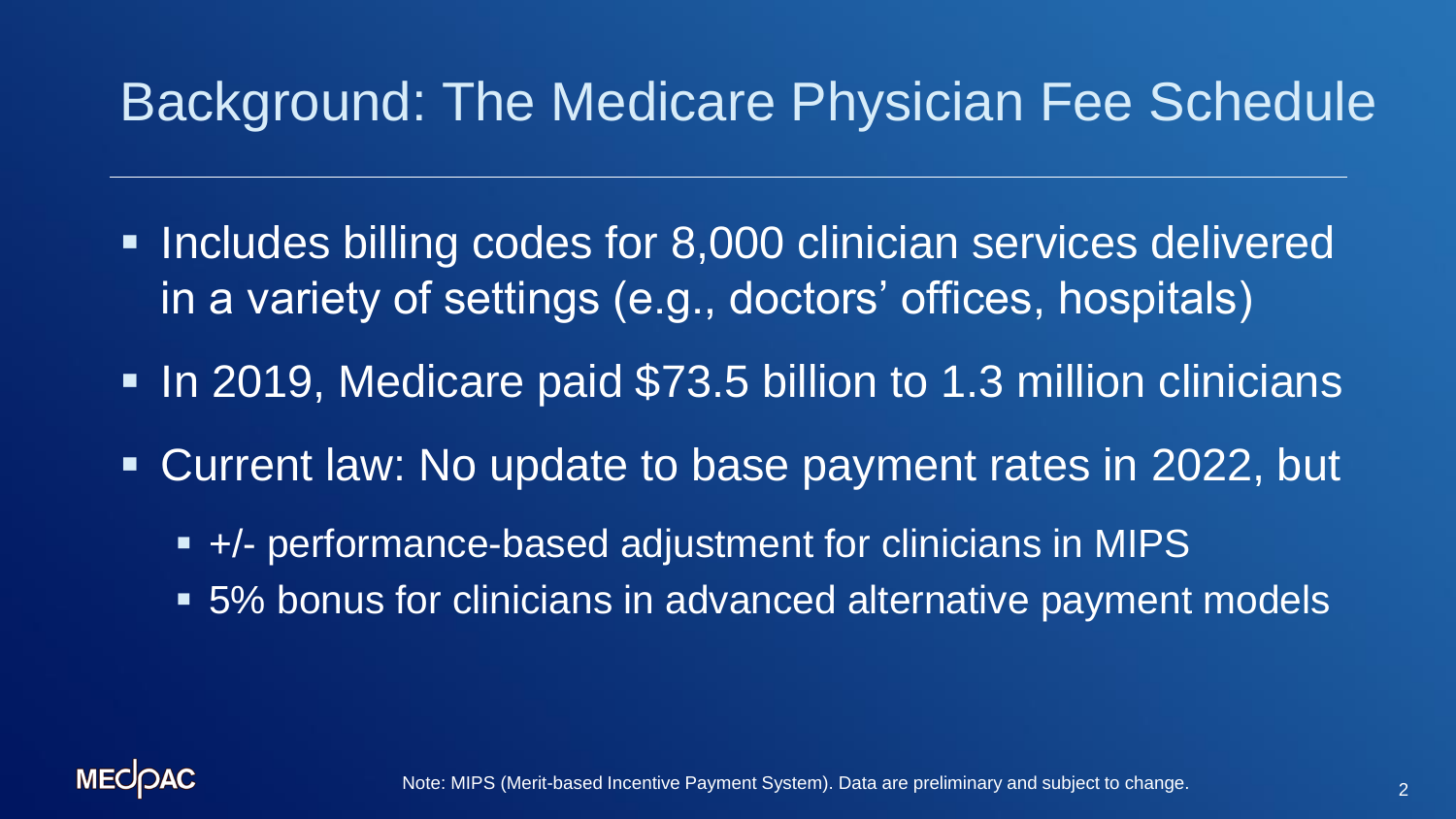# New information in the draft chapter

- Analysis of access-to-care broken out by age cohorts
	- Oldest beneficiaries (80s or older) <u>least</u> likely to
		- be dissatisfied with care
		- have difficulty finding a new primary care provider
		- forego care during the pandemic
- **More recent data on volume and revenue** 
	- **EXT** After dropping sharply in the spring, volume of primary care visits and other services largely recovered in the summer and remained steady through November
	- **EXTED THE Clinicians' revenues for privately insured were above last year's levels in July-October**
- 98% of beneficiaries had at least one clinician encounter in 2019



Sources: MedPAC's annual telephone survey; Census Bureau Health Pulse Survey; preliminary Medicare claims data; FAIR Health's National Private Insurance Claims database. October is the most recent month of data available from FAIR Health. All data are preliminary and subject to change.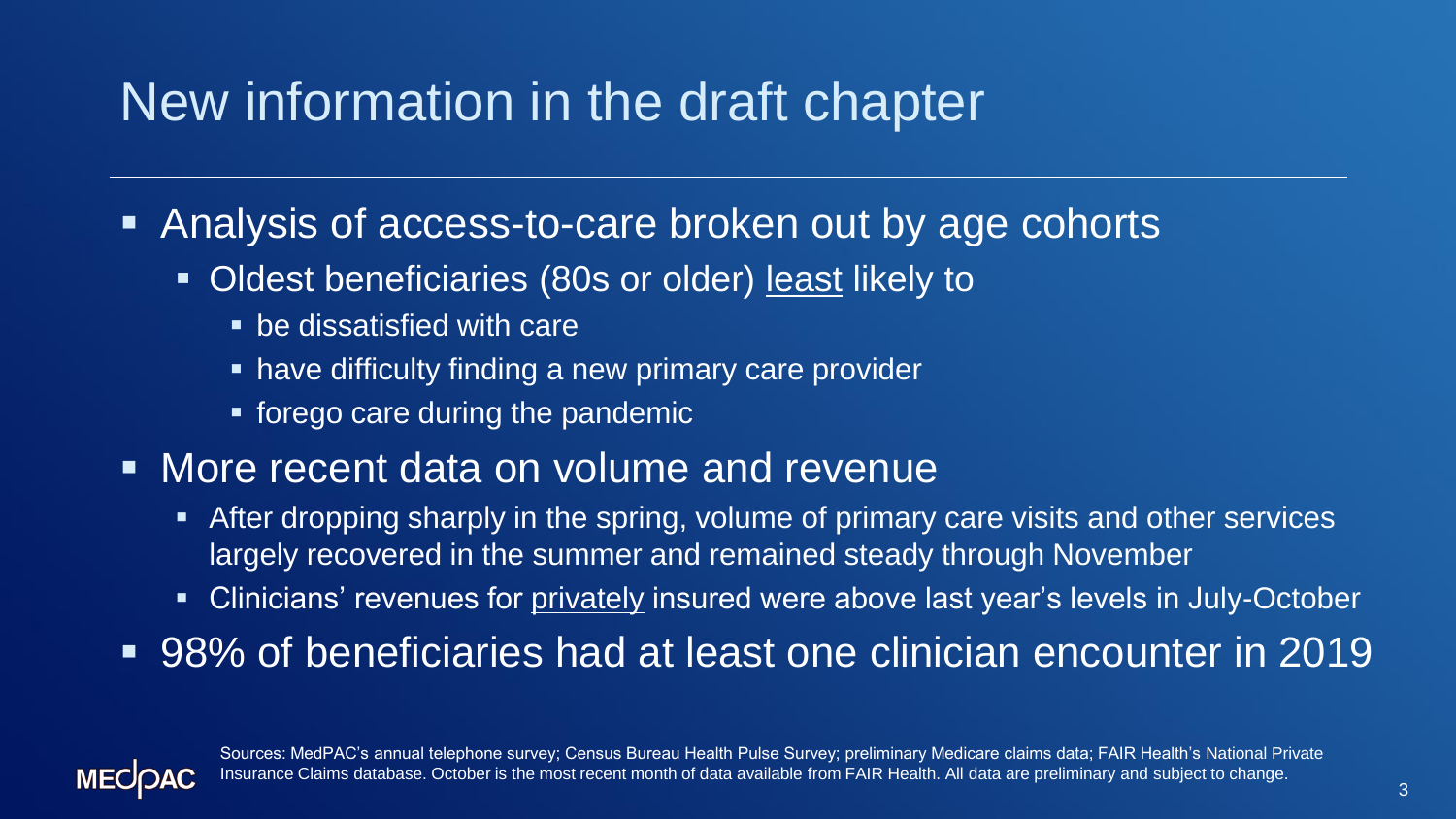### Commission's work on primary care issues

### **• Prior Commission recommendations**

- CMS should regularly collect data to establish more accurate RVUs (2011)
- Congress should establish a per beneficiary payment for primary care clinicians (2015)
- CMS should collect data on the specialties in which APRNs and PAs practice (2019)
- Research on scholarship and loan-forgiveness programs for primary care providers (June 2019 report)
- **EXTERN INTERNAL Interviews with medical schools and stakeholders on increasing the supply** of primary care physicians (Nov. 2019 presentation)
- **Ongoing work on geriatricians**
- We supported CMS increasing RVUs of office/outpatient E&M visits for 2021 in a budget-neutral manner

4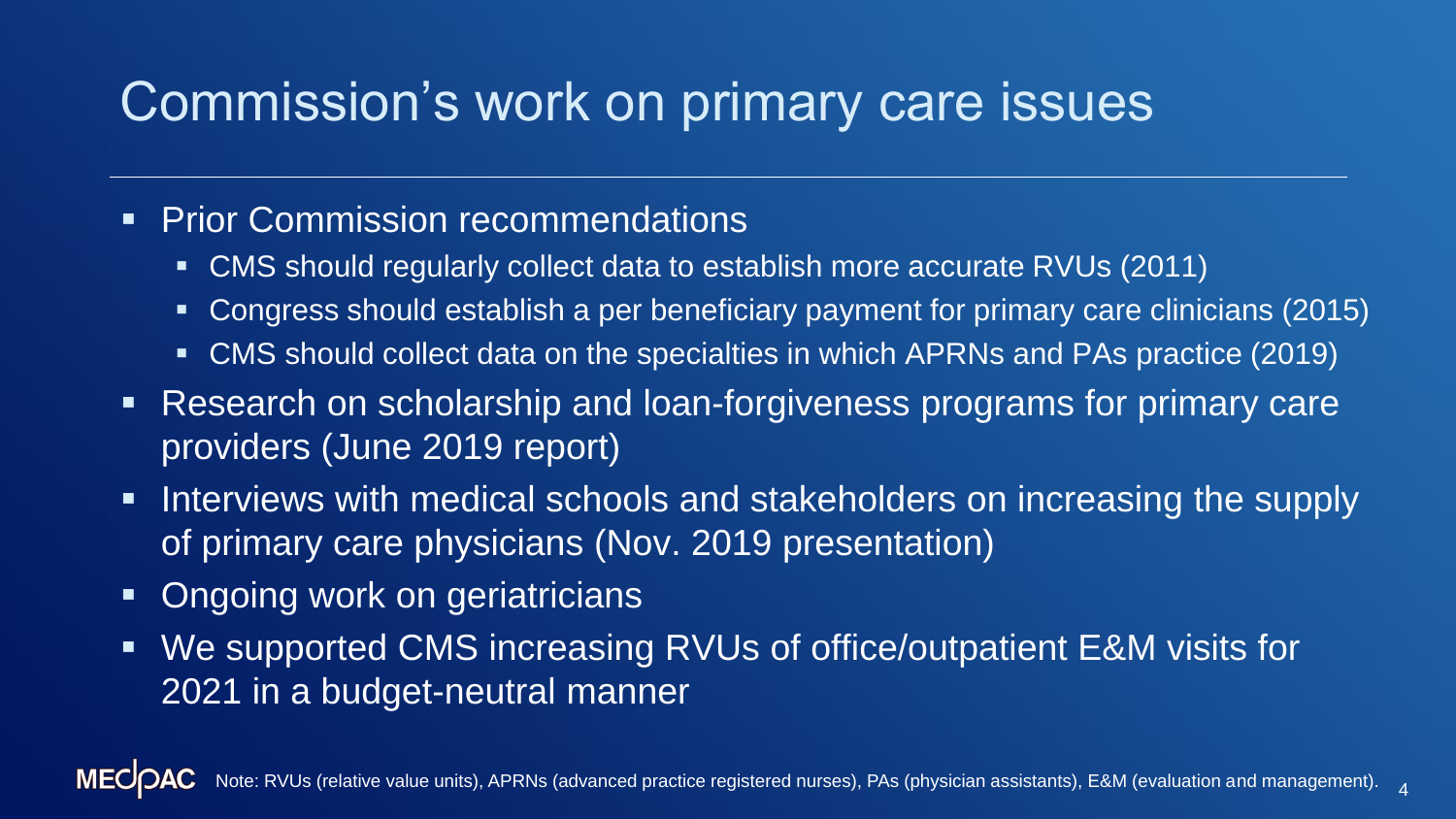### Commission's prior work on site-neutral payments

- Concern: Total Medicare payment for most services is higher in HOPD than freestanding office
	- Service in an HOPD leads to 2 payments: HOPD + physician fee schedule
- Hospitals have been purchasing physician practices and converting them to HOPDs, which increases program spending and beneficiary cost sharing
- Commission recommendations: Align total payments for E&M visits and selected other services by reducing HOPD rates (2012, 2014)
- The Congress reduced payment rates for services in *new*, off-campus HOPDs beginning in 2017
- CMS reduced rates for E&M visits in *all* off-campus HOPDs beginning in 2019
- **E** Is there additional work you'd like us to pursue?